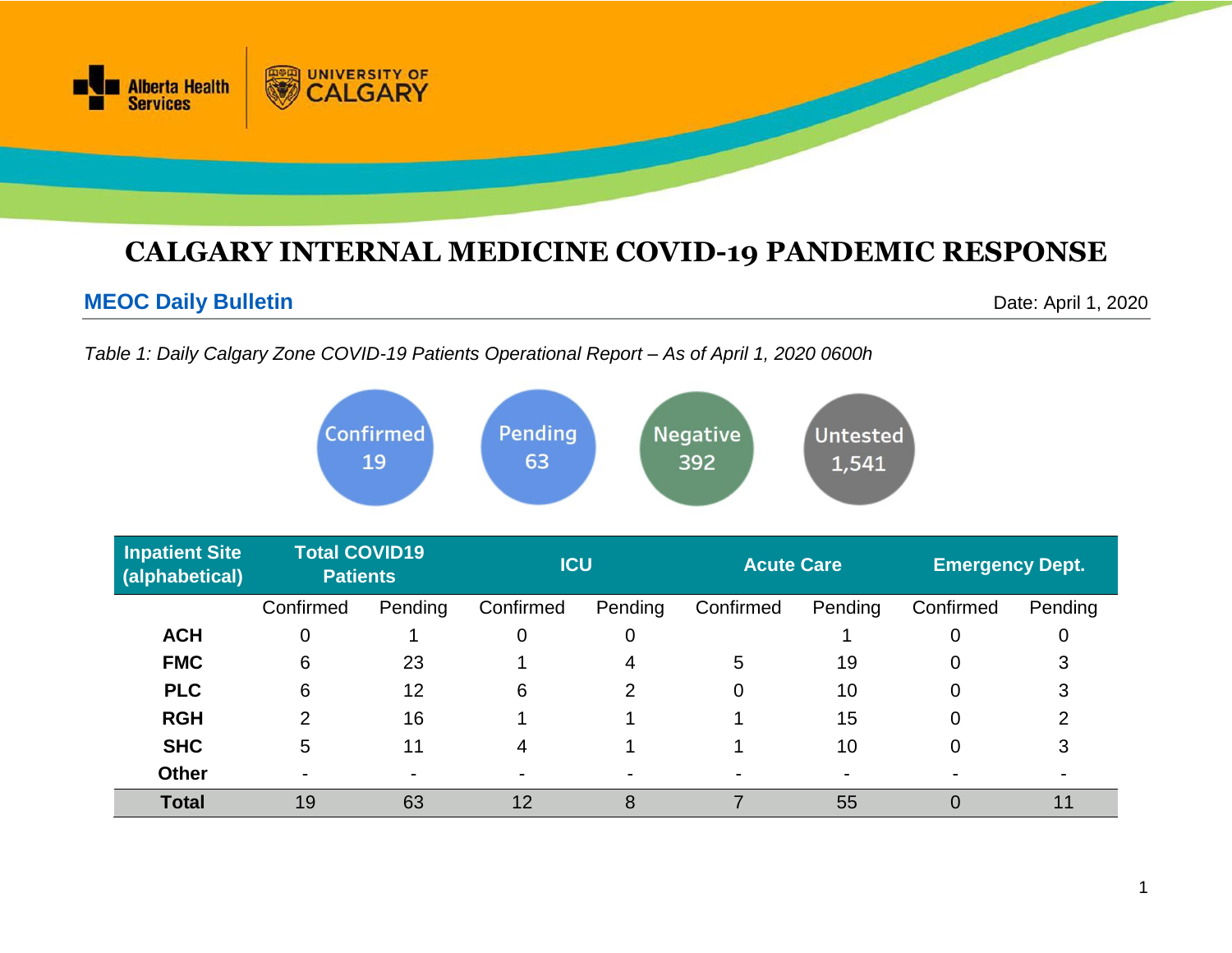### **Training:**

- PPE training and simulations start tomorrow Apr 2, 2020
- Online Modules available now:<https://cumming.ucalgary.ca/cme/courses/PPE>
- CGD team has capacity for 14 people per day
- This training is not mandatory for Acute Care Clinician Experts (i.e. ID, GIM, RESP), but is strongly recommended in order to protect all DOM members and your families. Training will allow COVID Pods Leads to provide appropriate supervision and guidance to nonacute care MDs.
- Training will be mandatory for Non-Acute Care DOM members.

## **Communications:**

- MEOC presenting to DOM sections heads tomorrow (April 2, 2020: 1100-1200) to present updated plans
- Dept. of Medicine MEOC Open Forum planned for Friday April 3, 1700-1830 for all members to present updated plan and allow for open discussion. Expect email invite in next 24h.
- MOC Insite page has been approved and IT is building ETA 48h.

## **Interdepartmental Integration:**

- MEOC met and presented to Hospitalists Site Chiefs and Lead yesterday to present MEOC plan and discuss integration.
- Integration of current case volume and surge volume care processes underway and draft plans expected in next 48h.
- ICU integration also underway with draft process maps planned to begin testing in next 48h.
- Med OB care pathway drafted for pregnant women infected with COVID19.
- Outpatient integration to help expedite discharges of COVID19 patients into community and medium acuity facilities ongoing.

# **Analytics:**

- MEOC assisted AHS analytics team to produce new COVID19 model projections that will anchor pandemic planning and operations.
- Models revealed today, calibrated to Calgary and incorporate different estimates of public health measures' effectiveness
- Show Best, Medium and Worst-Case Scenarios with 5- and 10-day projections.
	- $\circ$  Worst case scenario projections estimate 73 ICU and 137 non-ICU admissions by April 11.20
- This allows for MD workforce plan case volume triggers by site
- MEOC now has access to daily site-based COVID-19 confirmed and PUI case numbers (see table 1 above)